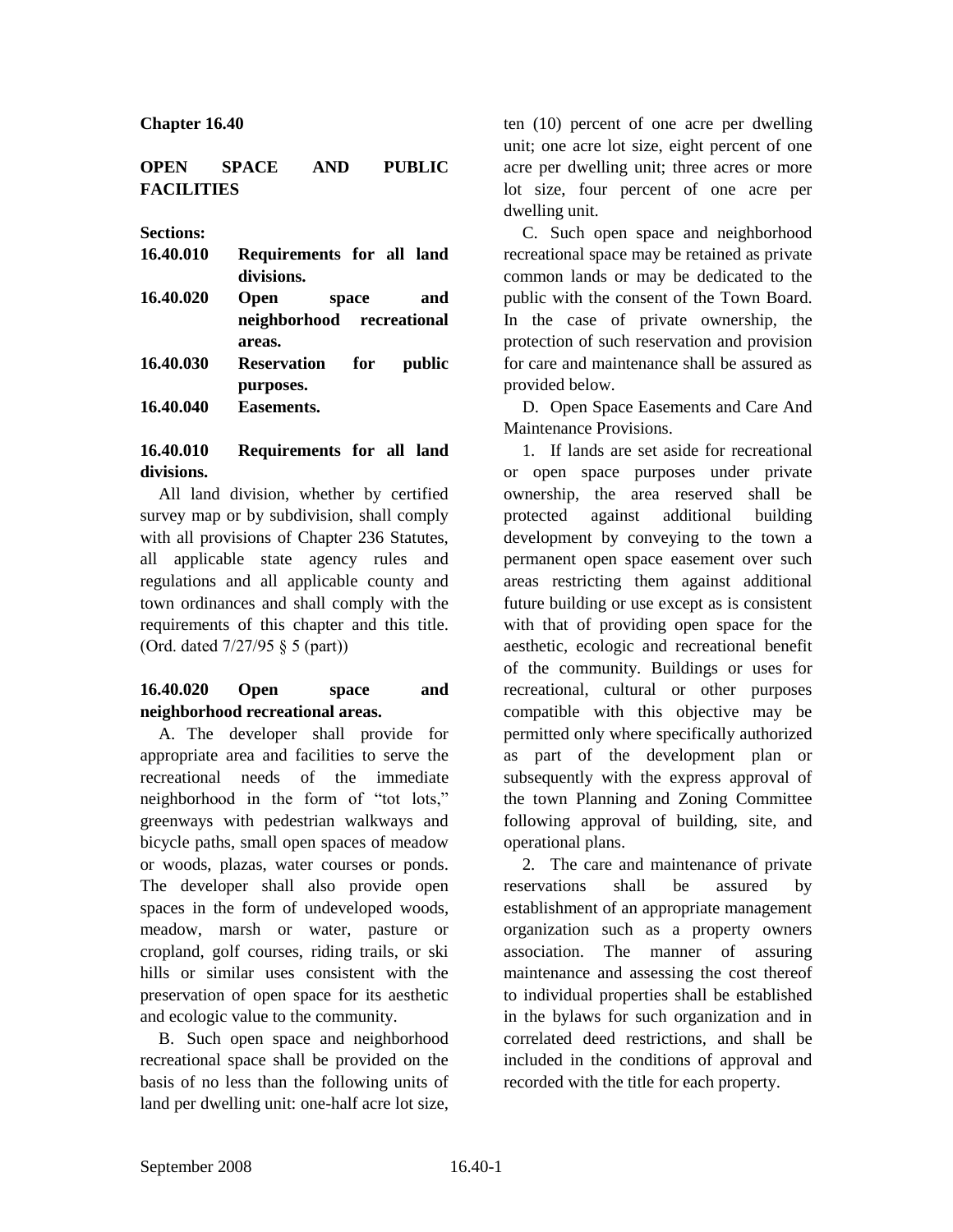3. The care, maintenance and appropriate operation of open space reservations involving agricultural, recreational, or other use under individual private ownership, and not as common lands to the development shall be assured by appropriate covenants and agreements with the town. Such covenants and agreements shall be consistent with the specific situation, provide adequate assurance that the use in perpetuity shall be consistent with the purpose of preserving the area as open space.

E. Determination of Required Land Area.

1. The number of units of required land to be provided for the specific purpose as set forth in subsection B of this section, shall be one of each dwelling unit anticipated from the layout of the development.

2. In the case of multiple-family developments, the number of units shall be the maximum permitted under the zoning unless the number is specifically limited by the terms of a planned development.

3. In the case of a planned development the unit factor as related to the zoning district lot size shall be converted to an average density for the entire development and the nearest appropriate factor selected.

4. In the case of a minor division, the number of units required shall be only for the additional dwelling units resulting from the division, and any permanent residential units which have existed for at least one year prior to the date of the division shall be exempt.

# **16.40.030 Reservation for public purposes.**

A. Where a development includes land indicated in whole or part as a site for a public school, park, recreation area, new highway, or other public use and any part of such land is not dedicated pursuant to the

provisions of this subsection, it shall be reserved for the town, county or school district and such reservation may be released by the Town Board if it has not been accepted or developed within five years of recording the plat or map.

B. Any site so reserved may be used for any purpose, consistent with the zoning regulation, except that no permanent buildings or other improvements may be placed thereon unless a waiver is filed with the Town Board releasing it from any claim for the value of such improvements if the property is acquired for such public purpose. (Ord. dated 7/27/95 § 5(3))

## **16.40.040 Easements.**

A. Pedestrian easements or dedications, at least twenty (20) feet in width shall be required, where deemed necessary, to provide access to playgrounds, parks, schools, shopping centers, or other community facilities.

B. Utility easements shall be provided as may be deemed necessary by those utility companies having installations in the plat. The utility companies shall review all plats to determine whether easements will be necessary and where they should be required.

C. Where a division is transversed by a drainage way or stream, an adequate easement shall be provided as deemed necessary by the Town Board. The location, width, alignment and improvement of such drainage way or easement shall be subject to approval by the Town Engineer; and parallel streets or parkways may be required in connection therewith. Where necessary, storm water drainage shall be maintained by landscaped open channels of adequate size and grade to hydraulically accommodate maximum potential volumes of flow, subject to review and approval by the Town Engineer. Where deemed necessary, the